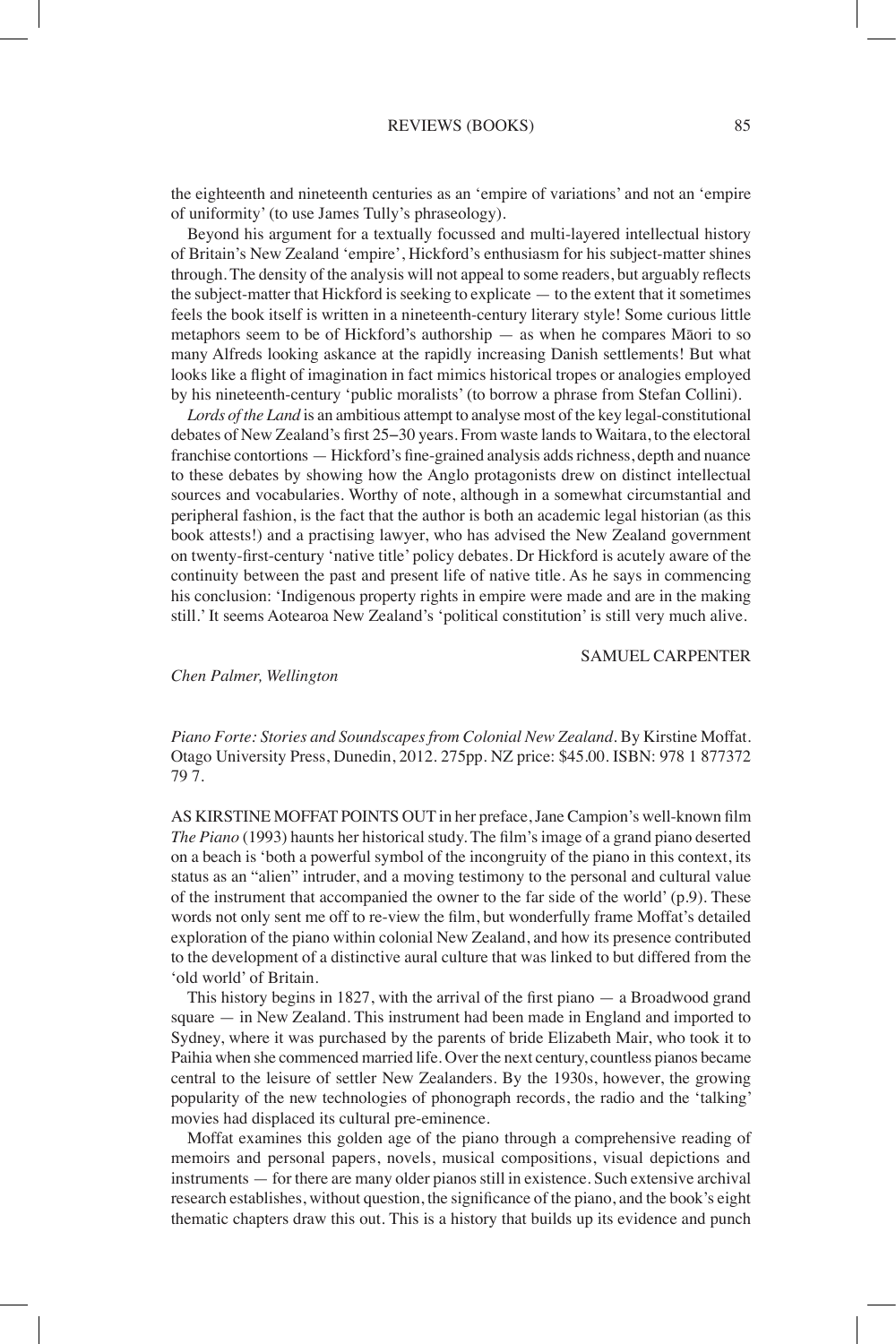through the accretion of examples and vignettes to support its main points, rather than through extended analysis. This technique, while occasionally resembling a list, works effectively because of Moffat's skilful writing and her careful selection of illuminating snapshots of people, events and pianos.

European settlers in New Zealand went to extraordinary lengths to transport pianos to their new settlement. The inevitable ship voyage was followed by the conveyance of the heavy and unwieldy instruments by manpower, bullocks, horses, and later by rail, often in harsh climatic conditions and across difficult terrain. Once ensconced within a domestic setting, the piano was symbolic of respectability and particularly associated with the social refinement of women. Moffat examines nineteenth-century photographs and illustrations (some included in the book) of home interiors to reflect on the prominent position of the piano as a piece of furniture, central to the social interactions of the household. Pianos were to be found in elaborately decorated parlours, in modest cottages and even in tents.

While women were more frequently instructed in the keyboard, Moffat argues that men were also enthusiastic about playing in home sing-a-longs, concerts and dances. Memoirs and oral histories recall the importance of the piano as an instrument of sociability, but also as one that gave great joy to the player in intimate, private moments. For instance, Moffat quotes the reflections of Elsie Milne, who grew up in Masterton in the early 1900s: 'Apiano is so wonderful if ya [sic] just feeling down in the dumps and want to fly. Ya just lift the lid, sit down and play, and ten minutes, look, you're a different woman' (p.82).

Outside the home, pianos were installed in public venues. *Piano Forte* documents how the sounds of the piano were present at educational, religious, political and military events. Piano music was heard in schools, hotels, banks, department stores, dance halls and cinemas. Many fascinating examples of the public place of the piano are provided. During World War I, for example, pianos played on troop ships sailing to Europe, to entertain New Zealand soldiers in military camps, and at musical concerts and parades when the soldiers returned.

One of the most interesting facets of this history is its examination of piano repertoire. Most of the music for the piano arrived with the settlers, and included traditional folksongs, hymns and works by the canon of European composers. But soon there were local piano compositions, made available through the sale of sheet music. Sport, for instance, inspired songs with distinctive lyrics, with tunes like *On the Ball, A Football Song* written in the 1880s, and *TheAll Blacks,A Song with a Kick in It*, from 1924. Military action led to a spate of patriotic compositions, such as the *Birth of a Nation* march for the pianoforte, which jauntingly highlighted the bravery of the Anzacs at Gallipoli.

Despite these New Zealand compositions, piano music, whether played by the amateurs at home or at a public performance, remained overwhelmingly Eurocentric. As music came to complement public and commercial activities, the employment opportunities for professional musicians multiplied. Those pianists who aspired to be at the top of their profession looked abroad, particularly to Europe, for further training.

Further impacts of the piano are also explored. These encompass the jobs created for piano tuners; the manufacture of instruments within New Zealand, including the use of local timbers; and musical education, with piano lessons endured or embraced by generations of New Zealand schoolchildren.

The historical narrative in *Piano Forte* is predominantly about the piano within the lives of European settlers. Moffat does devote one chapter to Māori responses, and the incorporation of piano music into Māori culture and musical traditions. On the New Zealand frontier, some Māori were initially bewildered by the piano, with war parties destroying instruments. But piano music was also quickly appreciated by many Māori, and missionaries and teachers provided keyboard instruction. Pianos found a place within Māori homes and musical performances, and by the early twentieth century a hybrid music of indigenous and Western influences had developed.